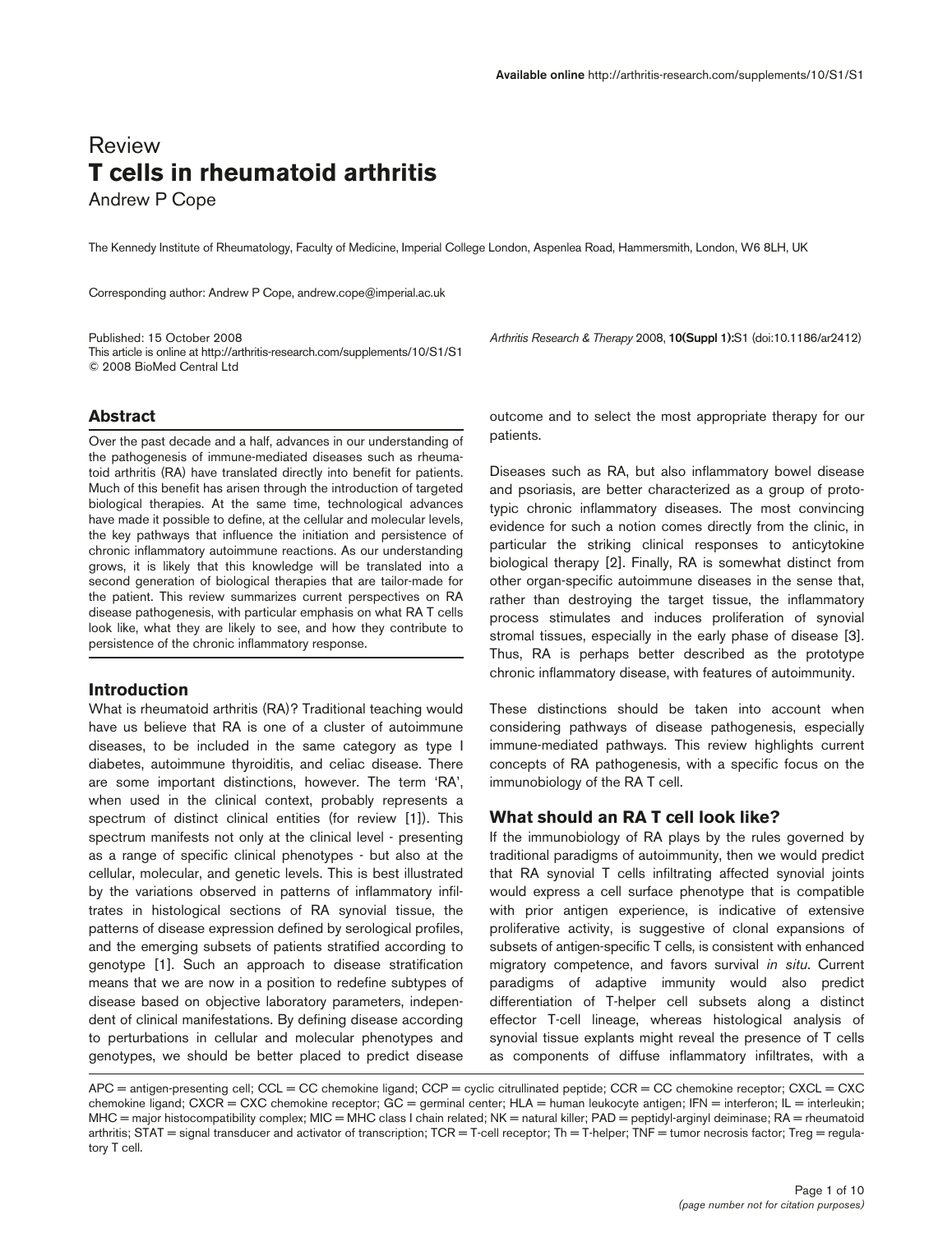prevalence of CD4+ over CD8+ T cells, in close association with antigen-presenting cells (APCs). If RA were to fulfil the criteria for a *bona fide* organ-specific autoimmune disease, then elaboration of T cells derived from synovial tissue explants should identify T cells that are activated and maintained *in vivo* by tissue-specific autoantigens derived from synovium, matrix, bone, or a combination of the three. Finally, the persistence of the chronic inflammatory process should predict that there might exist a relative paucity of regulatory T-cell subsets in terms of either cell number or function. How do these predictions match up with what we have learnt from laboratory studies?

# **What do RA T cells really look like?**

The most convincing evidence for the involvement of T cells in chronic immune activation comes from the analysis of RA synovial biopsies [4]. In keeping with the spectrum of clinical entities that we classify as RA, distinct patterns of synovitis have been identified, suggesting topographical organization of lymphoid microarchitecture at a cellular level [4-6]. We now know that this process is directed by expression of cytokines and chemokines, such as lymphotoxin-α1β2 and Blymphocyte chemokine/CXC chemokine ligand (CXCL)13 [7]. Patterns of synovitis include diffuse inflammatory infiltrates of T cells, B cells, macrophages, and dendritic cells (about 50%); clusters of lymphoid follicular aggregates comprising T cells, B cells, and dendritic cells (about 20%); structures with germinal center (GC)-like reactions (about 25%); and, rarely, granulomatous lesions (<5%; which have features similar to those of rheumatoid nodules). Of most interest are those tissues comprising secondary follicles and GCs, because these are characterized by the presence of follicular dendritic cells, which are critical components in follicle formation in the synovium and for perpetuation of adaptive immunity and autoimmunity [6,7]. Thus, the synovial microenvironment and spatial relationships between cell subsets appear optimal for supporting antigen requisition, storage, processing, and presentation by APCs to T cells.

Data suggest that patterns of inflammatory infiltrate are relatively stable over time and common to tissues from different joints from the same patient, including unaffected joints, suggesting that they may reflect true disease variants [6,7]. Furthermore, recent support for this notion comes from a comparison of RA knee joint synovial tissue from anti-cyclic citrullinated peptide (CCP) positive and negative patients [8]. That study demonstrated higher numbers of infiltrating lymphocytes (CD3+, CD8+, CD45RO+, and CXCL12+) associated with ectopic GC reactions, less extensive fibrosis, and a thinner synovial lining layer in the anti-CCP+ subset [8]. It is noteworthy that the direct contribution of CD8+ T cells to GC+ follicular dendritic cell networks has previously been demonstrated [9,10]. The anti-CCP+ associated synovial phenotype is also associated with more radiographic damage [8]. Emerging data have uncovered a gene expression profile for GC<sup>+</sup> synovial tissue (CD21L<sup>+</sup>), which complements

immunohistochemical analysis, characterized by elevated expression of CXCL13, CXCL12, CC chemokine ligand (CCL)19, CCL21, CXC chemokine receptor (CXCR)4, CXCR5 and CC chemokine receptor (CCR)7 [11]. In this study, Gene Ontology pathway analysis suggested that many pathways active in T cells, including JAK/STAT (Janus kinase/ signal transducer and activator of transcription), T-cell receptor (TCR), IL-2R, IL-7R, and co-stimulatory signalling pathways are important features that may promote the cellular interactions that are required to support the organization of these tertiary lymphoid structures.

What is the phenotype of RA T cells at the cellular level? There are a number of distinguishing features. First, synovial T cells express an extensive array of cell surface antigens that reflect prior antigen experience (Figure 1). Principle among these are markers of effector memory cells, including the expression of specific chemokine receptors and integrins. The profile of chemokine receptors suggests that there is an element of selective trafficking of T-cell subsets in response to local production of chemoattractants by synovial stroma.

Aging is an important risk factor for RA. How does aging manifest itself at the cellular level? The immune system of patients with RA, including those developing the disease at a relatively early age, exhibit features of premature aging, as determined by accelerated erosion of telomeres, which are repetitive DNA sequences that cap the ends of chromosomes that are lost with cell replication [12]; loss of telomere length provides an estimate of the number of completed cell cycles. In RA this process of telomere erosion is found in both the naïve and memory T-cell compartments, which cannot therefore be accounted for exclusively by a specific antigen-driven response. The data suggest an ongoing process of replicative stress that occurs very early or that may even predate disease onset. It could arise in part through reduced generation of new thymic emigrants and/or homeostatic expansion of the peripheral naïve T-cell repertoire to environmental stimuli (cytokines or cognate antigen), based on enumeration of TCR excision circles [12,13]. Nonetheless, the aging phenotype is not confined to the T-cell compartment, because telomere shortening has been documented in hematopoietic stem cells, which may explain the features of senescence in both granulocyte and B-cell compartments. Of particular interest was the finding of an association between human leukocyte antigen (HLA)-DR4 status and premature telomere erosion in healthy donors as well as in patients with RA, in spite of high telomerase repair activity [14]. These data provide interesting, if still poorly understood, insights into the genetic determinants of immune senescence in RA. They also define a molecular basis for impaired T-cell responsiveness characteristic of RA, given the close relationship between telomere erosion and growth arrest.

As mentioned above, the synovial microenvironment provides an ideal setting in which to support adaptive immune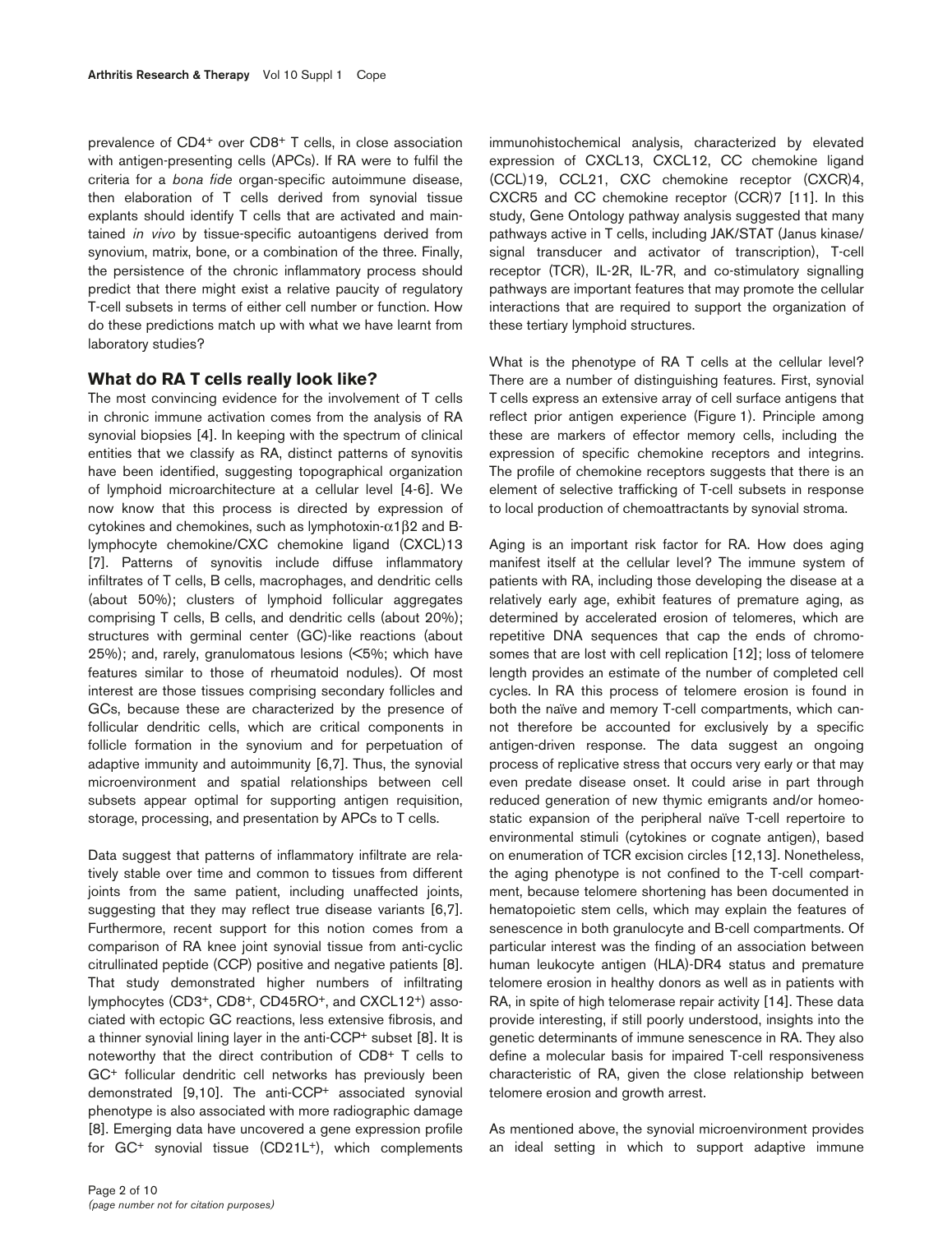

The phenotype of RA synovial T cells. The schematic depicts examples of cell surface antigens and receptors that confer distinct phenotypes according to antigen experience, differentiation, and acquisition of memory, migratory competence, terminal differentiation and immune senescence, and effector function. CCR, CC chemokine receptor; CX3CR, CX3C chemokine receptor; CXCR, CXC chemokine receptor; LFA, lymphocyte function-associated antigen; LT, lymphotoxin; mTNF, membrane-associated tumor necrosis factor; NK, natural killer; RA, rheumatoid arthritis; RANKL, receptor activator for nuclear factor-κB ligand; TCR, T-cell receptor; TNFR, tumor necrosis factor receptor; VLA, very late antigen.

responses. These cellular interactions, combined with an abundance of inflammatory cytokines and reactive oxygen intermediates in a hypoxic setting, are probably responsible for imposing distinct characteristics on synovial T cells. Specific characteristics of such cells include an intrinsic resistance to apoptosis *in vivo* [15]; loss of expression of CD25, CD28, CD27, CD40L, and the invariant TCR subunit TCR-ζ [16-18]; enhanced expression of inflammatory cytokines such as IFN-γ and tumor necrosis factor (TNF)-α [19]; and expression of CCR4, CCR5, CXCR3, and CXCR5 [20]. Expansion of CD4+CD28<sup>null</sup> T cells is of interest because it has been found to correlate with systemic comorbidities associated with severe RA, such as vasculitis and acute coronary syndrome [21,22]. Although this terminally differentiated CD28<sup>null</sup> subset may become relatively independent of co-stimulation through CD80/CD86 engagement, co-stimulation through other pathways such as OX40 may compensate [23]. Indeed, the acquisition of a distinct gene expression program resembling that of natural killer (NK) cells, including expression of the activating NK cell receptors NKG2D and KIR2DS2, and acquisition of DAP10 and DAP12 adaptor proteins for signalling, may explain how these cells are such potent producers of IFN-γ [24,25]. Synovial T cells can receive signals *in situ*, because the counter-ligands for NKG2D, major histocompatibility complex (MHC) class I chain related (MIC)A and MICB, are expressed on synovial fibroblasts [26].

In summary, an RA synovial T cell is ideally equipped to survive *in situ* through interactions with APCs, macrophages, B cells, and stromal elements. However, RA T cells are likely to depend for their effector function on a more promiscuous range of stimuli, besides cognate antigen presented by MHC class II molecules. Indeed, aberrant or excessive pathways of costimulation may permit the T cell to respond to low-affinity self peptides in the periphery, in spite of both inherited and acquired defects in TCR signaling.

## **What do RA T cells see?**

Classical paradigms of autoimmunity state that tissue specificity is determined largely by recognition of tissuespecific self antigens by autoreactive T and B cells. In the past there was much enthusiasm for the idea that RA was driven by joint-specific antigens, for instance type II collagen, the cartilage protein HCgp-39, and proteoglycans such as aggrecan, especially because these antigens were inducers of autoimmune arthritis in appropriate strains of rodent [27-29]. At the same time, antigens such as heat shock proteins and BiP (immunoglobulin binding protein) have also been suggested to be autoantigenic targets [30,31]. These are ubiquitous proteins expressed at high levels, which are certainly not tissue specific. It should follow from this paradigm that in RA it should be possible to detect expansions of specific clones that express distinct *TCRB* gene recombinations that are indicative of antigen drive.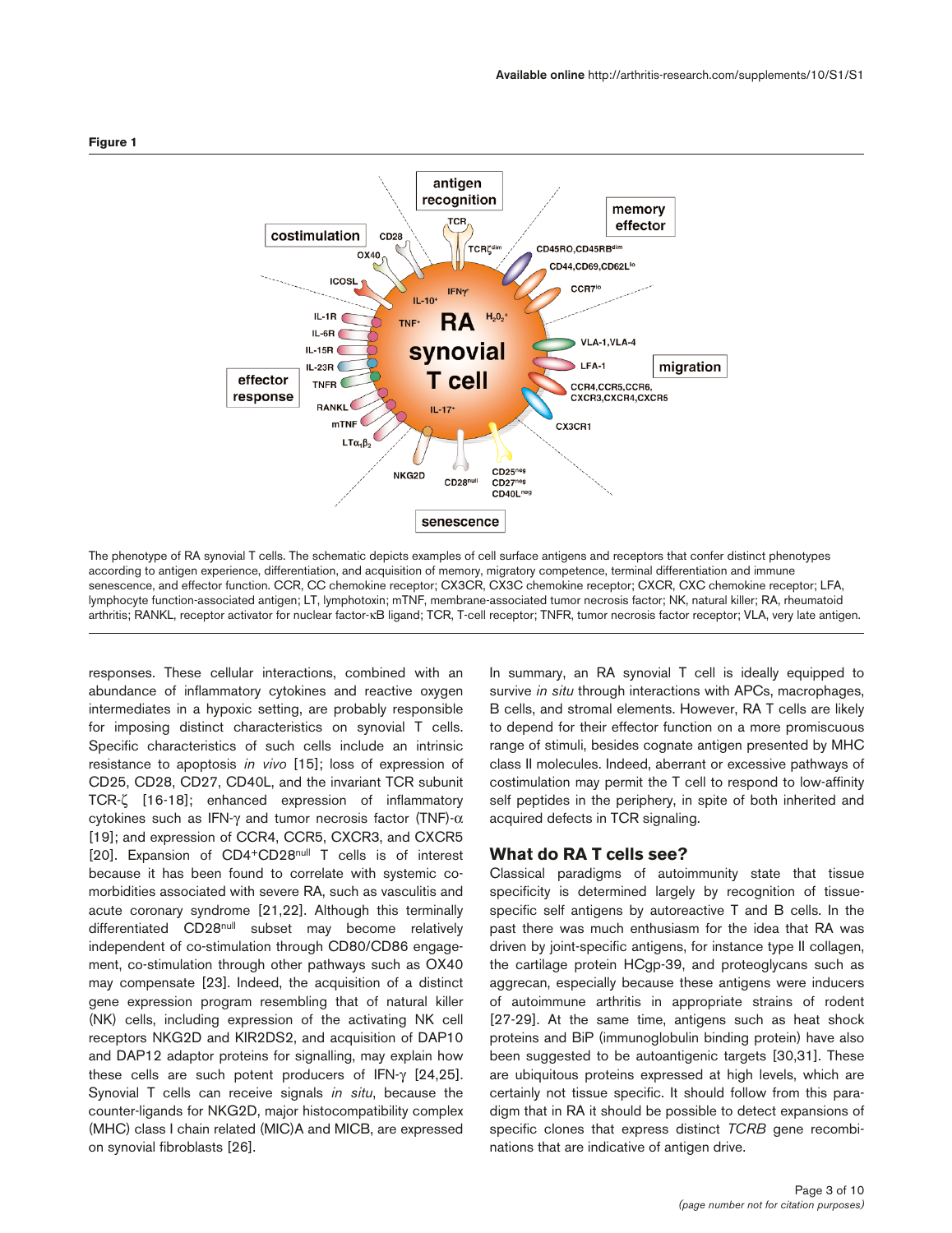The aberrations in the TCR repertoire are perhaps best understood within the context of aging. Thus, as thymic function declines with age, homeostatic proliferation of naïve peripheral T cells is required to 'fill the space' - that is, to undertake the task of T-cell generation. As a consequence of aging, which is accelerated in RA [12], large clonal expansions of T cells are observed [32]. These expansions are global, affecting both CD4+ and CD8+ subsets, as well as naïve and memory T-cell populations. Because the process of homeostatic proliferation is dependent on the recognition by TCRs of complexes of MHC and self peptide, it will inevitably lead to the selection of higher affinity autoreactive TCRs with the capacity to compensate for the functional, proliferative defects of senescent T cells [33]. Accordingly, there is profound repertoire contraction associated with a lack of diversity. Indeed, by the age of 40 to 50 years, patients with RA have already lost 90% of their available TCR repertoires, whereas the naïve repertoire has expanded 10-fold to fill the space [16,34-36].

Whereas the expression of distinct HLA-DR molecules can play an important role in repertoire development through loss of diversity and contraction of T-cell repertoires in both CD4+ and CD8+ T-cell compartments, as discussed above, there are also data pointing to antigen-independent pathways of activation. Thus, both naïve and memory T cells may proliferate and differentiate in response to the inflammatory milieu into effector T-cell populations with specific cell surface phenotypes and functional properties, including cytokine expression, cell contact dependent activation of monocytes, and B-cell help [37]. This pathway can be reproduced *in vitro* using IL-2, IL-6, and TNF-α, and would account for the dilution of TCR excision circles in the CD45RA+ naïve compartment in patients with RA [13].

What MHC/peptide complexes might these T cells see? In RA we know that T cells see the 'shared epitope', a stretch of  $DR\beta$  chain  $\alpha$ -helix sequence exposed to the TCR encoded by RA disease associated HLA-DRB1 alleles [38]. We also know from recent genetic and epidemiological studies that carrying shared epitope positive alleles is a risk factor not so much for RA but for immunity to citrullinated proteins [39], arising through post-translational conversion of arginine residues to citrulline, which is catalyzed by a family of enzymes known as peptidyl-arginyl deiminases (PADs) [40]. This manifests as the presence of autoantibodies to citrullinated protein antigens [41]. Because these are IgG autoantibodies, it can be inferred that these responses come about as a consequence of T-cell recognition of related T-cell epitopes and T-cell help for B-cell antibody production. The precise T-cell determinants are still being defined, but there are studies that suggest that T cells may recognize citrullinated peptide epitopes. For example, studies in HLA-DR4 transgenic mice demonstrate a requirement for deimination to generate immunogenic peptides from a range of candidate antigens, through the conversion of an epitope with arginine at P4 that binds poorly to HLA-DR4, to an epitope with citrulline with more favorable binding kinetics [42]. These important observations provide a molecular basis for the association between HLA-DRB1 and anti-citrulline immunity.

The anti-CCP2 test is a robust diagnostic screening tool for anti-citrulline immunity that is now established in clinical practice, but the CCP2 antigen is not an autoantigen *per se*. Emerging data have defined reproducible autoantibody responses to citrullinated fibrin, vimentin, α-enolase, histones, and collagen II [43]. We can speculate that T cells from patients with RA might therefore see at least a subset of these antigens. Consistent with this notion is the observation that autoantibody responses to these specific antigens are also found in patients who carry 'at risk' HLA-DRB1 alleles [39]. For example, anti-calpastatin immunity is associated with HLA-DRB1\*0404 [44], whereas anti-citrullinated  $α$ -enolase antibody responses are associated with HLA-DRB1\*0401 and \*0404 (Venables P, Lundberg K, personal communication). Finally, the generation of a specific monoclonal antibody that recognizes the immunodominant epitope of HCgp-39 in a complex bound to HLA-DR4 has made it possible to demonstrate *in situ* the presence of MHC IIpeptide complexes in the inflamed RA synovial joint [45]. This observation would be entirely in keeping with previous studies demonstrating through autologous mixed lymphocyte reactions the capacity for synovial APCs to present endogenous antigenic peptides to T cells [46].

# **Multiple T-cell effector pathways contribute to the chronic inflammatory process**

By convention, it is acknowledged that cytokines secreted by lineage specific T-helper (Th) cells provide the 'flavor' of the effector phase of cell-mediated immunity. In RA many studies have provided evidence for a Th1 bias, with the cytokine profile expressed by synovial Th effector cells derived from patients with established disease dominated by expression of IFN-γ and TNF, but also IL-10 (for review [47]). Expression of IL-2, IL-4, IL-5, and IL-13 is low or absent. This contrasts with the profile of cytokines expressed by synovial T cells and stromal cells very early in disease, which is dominated by IL-2, IL-4, IL-13, IL-17, IL-15, basic fibroblast growth factor, and epidermal growth factor [48]. The mechanisms underlying this transition are unclear, although reported data have led to the proposal that there is an intrinsic defect in Th2 differentiation that is explained in part by allelic variants of the IL-4R, which attenuate activation of STAT6 and induction of GATA-binding protein 3 [49], both of which are requisites for commitment to Th2 cell lineage differentiation.

The recent excitement following the identification of a third Th cell subset, characterized by the expression of IL-17A and IL-17F (hence termed Th17), as well as IL-22, IL-21 and TNF, has raised the possibility that Th17 cells may be an important effector T-cell subset in diseases such as RA, multiple sclerosis, and inflammatory bowel disease [50]. Much of the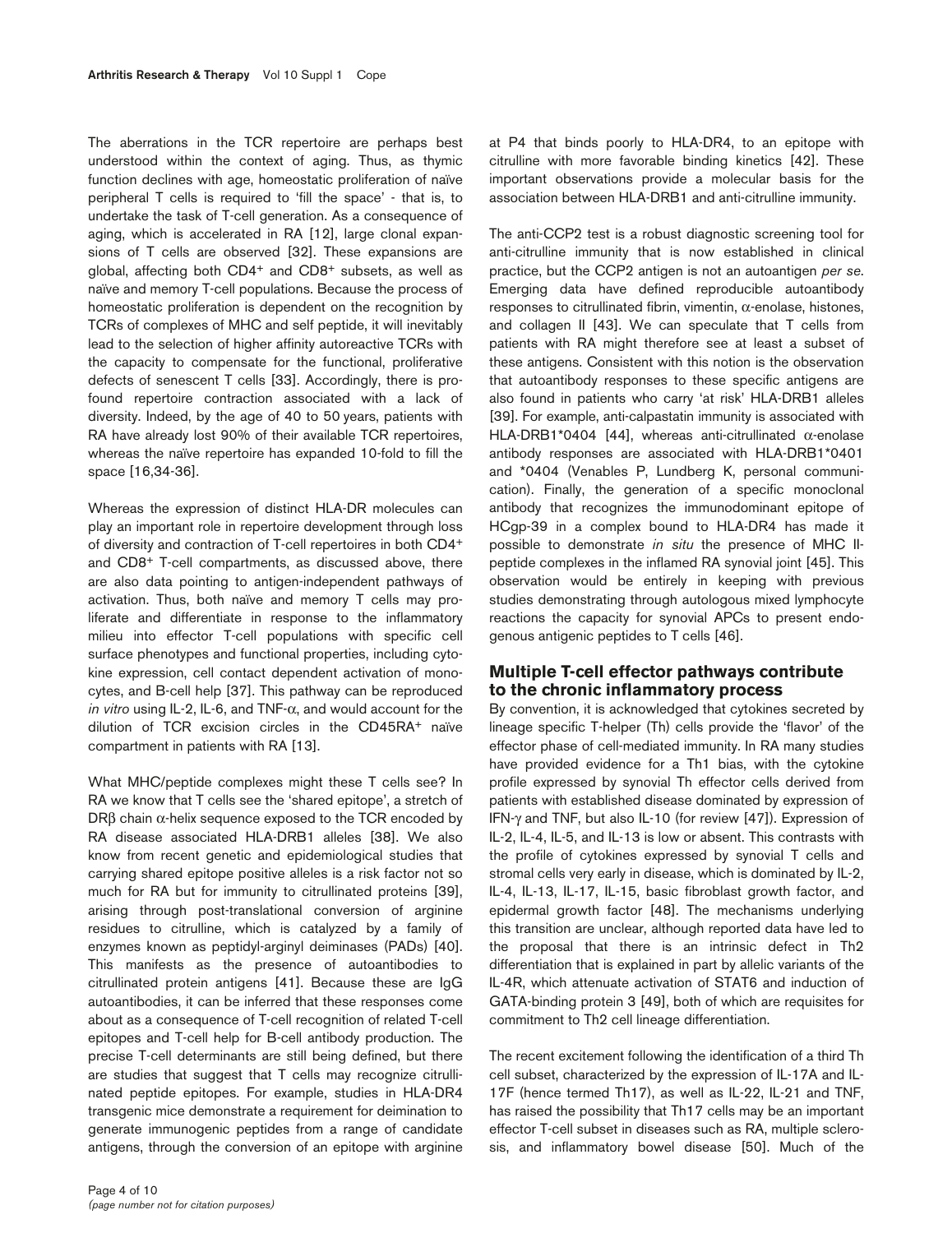evidence is derived from rodent models. Certainly, expression of IL-17, IL-17RA, and IL-17RC has been described in RA synovial tissue and juxta-articular bone by immunohistochemistry [51,52], and IL-17 protein production has been detected in synovial fluid and culture supernatants of synovial mononuclear cell explants [48,53]. Indeed, the cytokine milieu in the joint, with IL-1β, IL-6, and IL-23 in particular, would certainly support Th17 differentiation. What is unclear is the precise phenotype of fully differentiated Th17 cells, because unlike murine Th17 cells - IL-17<sup>+</sup>IFN-γ<sup>+</sup> cells occur in humans. Nonetheless, IL-17 is a strong candidate effector cytokine that probably contributes to the pathogenic features of established disease, such as the following [54]: induction of TNF, IL-1, IL-6, and CCL20; synergistic actions with TNF and IL-1; and - through stimulation of stromal cells, macrophages, osteoblasts and chondrocytes - promotion of cartilage and bone destruction. Recent studies have demonstrated low frequencies of CD4+CD45RO+ T cells expressing IL-17 and TNF-α, when compared with corresponding peripheral blood T cells, with their Th1 counterparts being more abundant [55]. More data are therefore required to establish the contribution that this subset makes to early and established phases of the disease.

The spatial context of chronically activated T cells within the inflamed synovium is important. This has led investigators to explore the consequences of cell-to-cell interactions, and to uncover robust induction of monocyte-derived inflammatory cytokines, chemokines, and matrix metalloproteinases upon contact with activated T cells [56-58]. The receptor-ligand pairs involved in these interactions are likely to be numerous, but integrin and membrane TNF-dependent signaling appear to have been demonstrated consistently [59], and the reciprocal interactions between NKG2D and its ligands MICA and MICB may well contribute to the persistence of autoreactive T cells within the joint [26], as suggested above. Whereas the survival of T cells may also be supported through stromal cell derived type I IFNs [15], reciprocal interactions are also important because T cells downregulate collagen synthesis by fibroblasts, and are potent inducers of fibroblast-derived IL-6, prostaglandin  $E_2$ , chemokines such as CXCL12, CXCL16 and CCL20, and matrix metalloproteinases [60-62]. Joint and bone matrix destruction is also induced in part through RANKL (receptor activator for nuclear factor-κB ligand)-positive T cells that promote bone erosion through activation and differentiation of osteoclast precursors [63]. Examples of these cellular interactions are shown in Figure 2.

### **Why do effector T-cell responses persist?**

A major challenge to our understanding of the pathogenesis of immune-mediated diseases is to elucidate why pathways of peripheral tolerance might fail. To this end, efforts have been invested in evaluating the number and function of regulatory cell subsets, in order to test the hypothesis that at sites of synovial inflammation there may be defects in pathways of peripheral tolerance. Studies have been thwarted to

#### **Figure 2**



Cell contact-dependent effector function. Spatial and temporal organization of synovial inflammatory infiltrates favor cell contactdependent effector responses between T cells, B cells, macrophages, and resident stromal cells and adipocytes. The extent to which Tregs influence these effector pathways is presently unclear. ADAM, a disintegrin and metalloprotease; ADAM TS, ADAM with ThromboSpondin-like motifs; FLS, fibroblast-like synoviocytes; GM-CSF, granulocyte macrophage colony-stimulating factor; HMGB1, high-mobility group box-1 proteins; IL, interleukin; M-CSF, macrophage colony-stimulating factor; MΦ, macrophage; MMP, matrix metalloproteinase; PG, prostaglandin; RANKL, receptor activator for nuclear factor-κB ligand; TCR, T-cell receptor; T<sub>eff</sub>, effector T cell; TNF, tumor necrosis factor; Treg, T regulatory cell; VEGF, vascular endothelial growth factor.

an extent because until recently the enumeration of subsets of naturally occurring regulatory T cells was based purely on CD4 and nonselective high level expression of the T-cell activation antigen CD25 (hereafter referred to as regulatory T cells [Tregs]). Even the inclusion of Foxp3 into the phenotyping armamentarium has not solved the problem, because this master transcription factor, which plays a central role in the function of Tregs [64], is also induced upon TCR engagement of CD4+CD25- T cells [65]. Furthermore, there remains controversy as to whether there are genuine defects in the numbers of circulating Tregs in RA. This may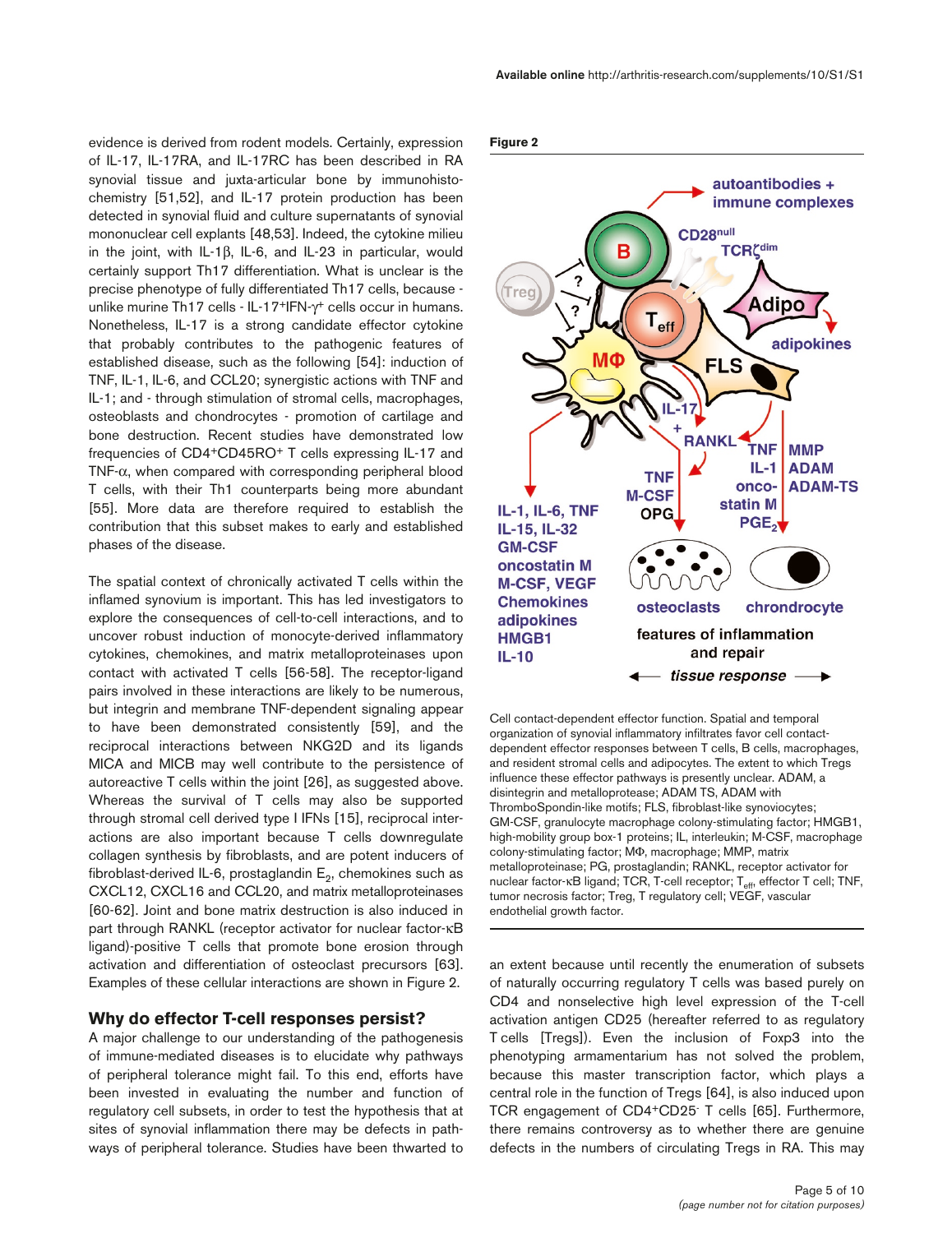

#### **Figure 3**

Pathway biology: the impact of RA-associated allelic variants. Multiple single nucleotide polymorphisms may contribute to the disease-prone state through subtle modifications in antigen presentation ('single input') and T-cell antigen receptor responsiveness ('signal output'). It is proposed that these variants may influence multiple pathways of T-cell activation, differentiation, and effector function. DC, dendritic cell; RA, rheumatoid arthritis; TCR, T-cell receptor;  $T_{\text{eff}}$ , effector T cell; Th, T-helper cell.

have as much to do with their selective migration and accumulation in synovial joints compared with peripheral blood [66], given that Tregs are known to express CXCR4, CCR4 and CCR8, and a phenotype commensurate with fully differentiated CD45RO+HLA-DR+CD69+CD62L- T cells, besides the Treg markers CTLA4 (cytotoxic T-lymphocyte antigen 4) and GITR (glucocorticoid-induced TNF receptor) [67]. Whether the inflammatory milieu influences their survival and function remains a topic of great debate. This is because, despite expression of transforming growth factor-β, which might promote the expression and function of Treg subsets, inflammatory cytokines such as IL-7, IL-15, and TNF have been shown to suppress Treg activity [68]. One study reported that high levels of TNF downregulate Foxp3 expression [69], whereas a second proposed that TNF may attenuate the generation of adaptive or inducible Tregs *in vitro* and *in vivo* [70]. A third study proposed that, cell for cell, there did not appear to be a consistent intrinsic defect of RA synovial Treg suppressor function, but rather synovial effector T cells might acquire resistance to regulation by Tregs [71]. This concept is in keeping with recent reports of synovial T cells being resistant to the immunosuppressive effects of indoleamine 2,3-dioxygenase [72]. How this state of refractoriness comes about is a key question and requires further investigation.

A recent study of Tregs in the KRN serum transfer model of autoimmune arthritis demonstrated that more than 40% of CD4+ T cells were CD25+Foxp3+ in the synovial fluid of either arthritic KRN mice or of C57BL/6 mice 14 days after injection

with arthritogenic serum, indicating preferential recruitment of Tregs to inflamed joints, rather than local expansion [73]. When the scurfy loss-of-function Foxp3 mutant was crossed onto the KRN background, onset of arthritis was faster and more aggressive. Unexpectedly, the spectrum of affected joints changed to include joints that were normally clinically unaffected, including the hip, shoulder, and temperomandibular joint. The authors of this study raise the intriguing possibility that Tregs actively suppress lymphoid and nonlymphoid effector cells, actively protecting larger, proximal joints and rendering them refractory to arthritis. Thus, pathways of peripheral tolerance appear to be operational in chronic inflammatory disease, but are clearly insufficient for resolution of the autoimmune response.

# **Inherited factors and T-cell-mediated immunity in RA**

What has the immunogenetics of RA taught us about disease pathogenesis? We have acknowledged the contribution of the HLA-DRB1 locus for decades, but we have only relatively recently learnt to appreciate that RA-associated HLA-DR molecules are not disease susceptibility alleles, but rather are risk factors for immunity to citrullinated antigens and for accelerated telomere erosion [14,39]. Using a candidate gene approach, investigators have identified other diseaseassociated single nucleotide polymorphisms that would be expected to influence T-cell activation, either by modifying expression of HLA-DR (*MHC2TA*) [74], predisposing the host to increased levels of the citrullinating PAD enzymes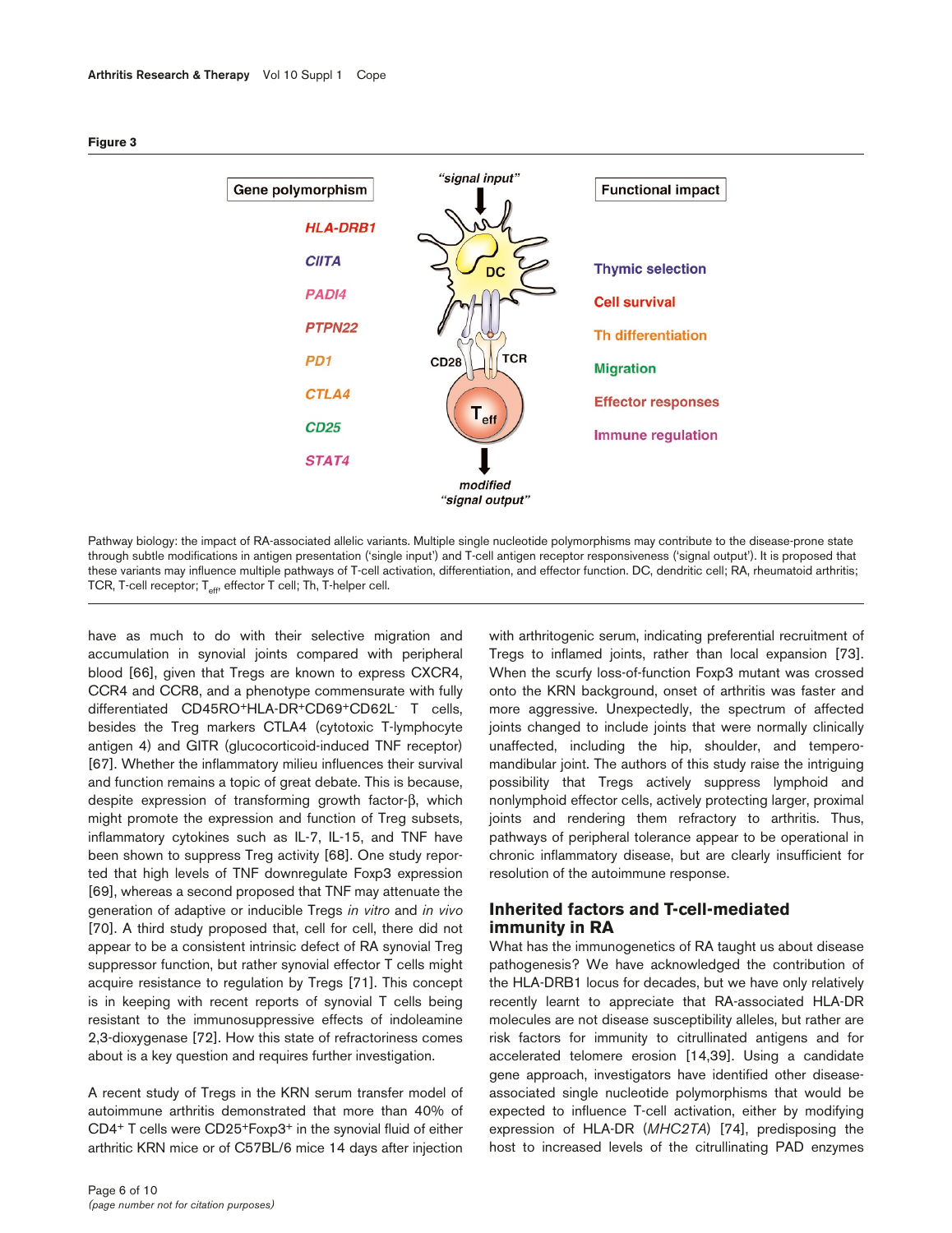(*PADI4*) [75], or by perturbing intracellular signals, which serve to regulate TCR signal transduction (*CTLA4* and *PD1*) or its downstream consequences (*STAT4*) [76-78]. RA-associated allelic variants that would have an impact on pathways of T-cell activation are shown in Figure 3.

Perhaps the allelic variant that has received the most attention is the 1858T mutation of the *PTPN22* gene [79], which encodes a hematopoietic protein tyrosine phosphatase called Lyp, whose homolog in the mouse (called PEP) is a potent negative regulator of TCR signaling. Lyp is thought to switch off TCR signaling by dephosphorylating tyrosine residues in a range of substrates, including ZAP-70, CD3ε, TCR-ζ, Vav, and src kinases [80]. Targeting of the src kinase Lck arises through direct protein-protein associations between a complex of Lyp and the tyrosine kinase Csk (through the P1 domain of Lyp and the SH3 domain of the tyrosine kinase Csk) and Lck. Although the Lyp R620W mutation is thought to reduce this association [79], the disease-associated variant is in fact a gain-of-function phosphatase mutant that further attenuates TCR signaling [81]. Defining how this contributes to autoimmunity is crucial because this same mutant has been found to be associated with a wide range of autoimmune syndromes, including systemic lupus erythematosus, autoimmune thyroiditis, Grave's disease, and type I diabetes, suggesting that it imparts a fundamental autoimmune diathesis [82].

One possibility is that the attenuation of TCR signaling by the Lyp R620W mutant may lead to a selection shift in thymic development, favoring the generation in the periphery of a repertoire of high-avidity autoreactive T cells. This hypothesis would certainly be in keeping with observations made in the SKG mouse, a model of spontaneous autoimmune inflammatory arthritis that arises through a point mutation in the protein tyrosine kinase ZAP-70 [83]. In this model there is clear evidence of a thymic selection shift in favor of autoreactive T cells, which - in spite of impaired TCR signals proliferate vigourously *in vivo* in response to self antigen/MHC complexes and differentiate into Th17 effector T cells [84]. Impaired function of both human Lyp R620W and mouse SKG regulatory T cells has also been proposed to contribute to the autoimmune diathesis, through similar mechanisms relating to TCR signaling defects. Data to date are sparse, but one recent study [85] confirmed that *PTPN22* 1858T carriers make less IL-2 and IL-10 in response to TCR stimulation, whereas TNF-α and IFN-γ are spared. Interestingly, the number of memory CD4+ T cells is also expanded, which might arise as a direct consequence of enhanced self reactivity. It remains to be determined whether this mutation imposes a distinct T-cell phenotype, or whether the function of B cells, NK cells, and/or dendritic cells is also affected.

# **Conclusion**

RA is perhaps best described as a prototype chronic inflammatory disease with features of autoimmunity. The

target of autoreactivity remains unclear, but emerging data suggest that in RA there are immune reactions to inflammation arising as a consequence of tissue damage and cell death, a process that is clearly dependent on aging and immune senescence. There exist both acquired and inherited defects in antigen receptor signaling that probably have impacts on both central thymic and peripheral pathways of tolerance. In the inflamed synovial joint, persistence is probably mediated more through over-exuberant co-stimulatory pathways in T cells than through conventional pathways of antigenspecific activation. Clearly, this has implications for therapy, and may explain why the more selective approaches for targeting adaptive immunity have been more successful than those based on more conventional immunosuppression. Because we now have the tools to define disease subtypes at the tissue, cellular, and molecular levels, patient-tailored therapy could soon be a reality.

### **Key messages**

- Our understanding of the phenotype and function of RA peripheral blood and synovial T cells points to a key role for inflammation and aging in the pathogenic process.
- Extensive phenotypic analysis has defined a number of cell surface molecules that can be exploited for therapeutic purposes, including co-stimulatory molecules.
- The antigenic determinants recognized by autoreactive T cells remain poorly defined in RA. However, a growing appreciation of the specificity of serum autoantibodies is likely to underpin attempts to define the relevant pathogenic antigen reactive T cell clones in the near future.
- T-cell effector pathways in RA are complex. The precise role and contribution of Th1 and Th17 T cells, and how they contribute to the chronicity of the inflammatory process, remain to be determined.
- More detailed phenotypic analysis and characterisation of regulatory T cell subsets are required in RA to determine whether any functional deficiencies reside in the Treg or responding T effector cell populations (or both).
- Advances in defining genetic susceptibility to RA suggest that aberrant pathways of T-cell activation, differentiation, and persistence are key. Apart from *HLA-DRB1*, disease-associated variants include *PTPN22*, *CTLA4*, *IL2RA*, *IL2RB*, and *STAT4*.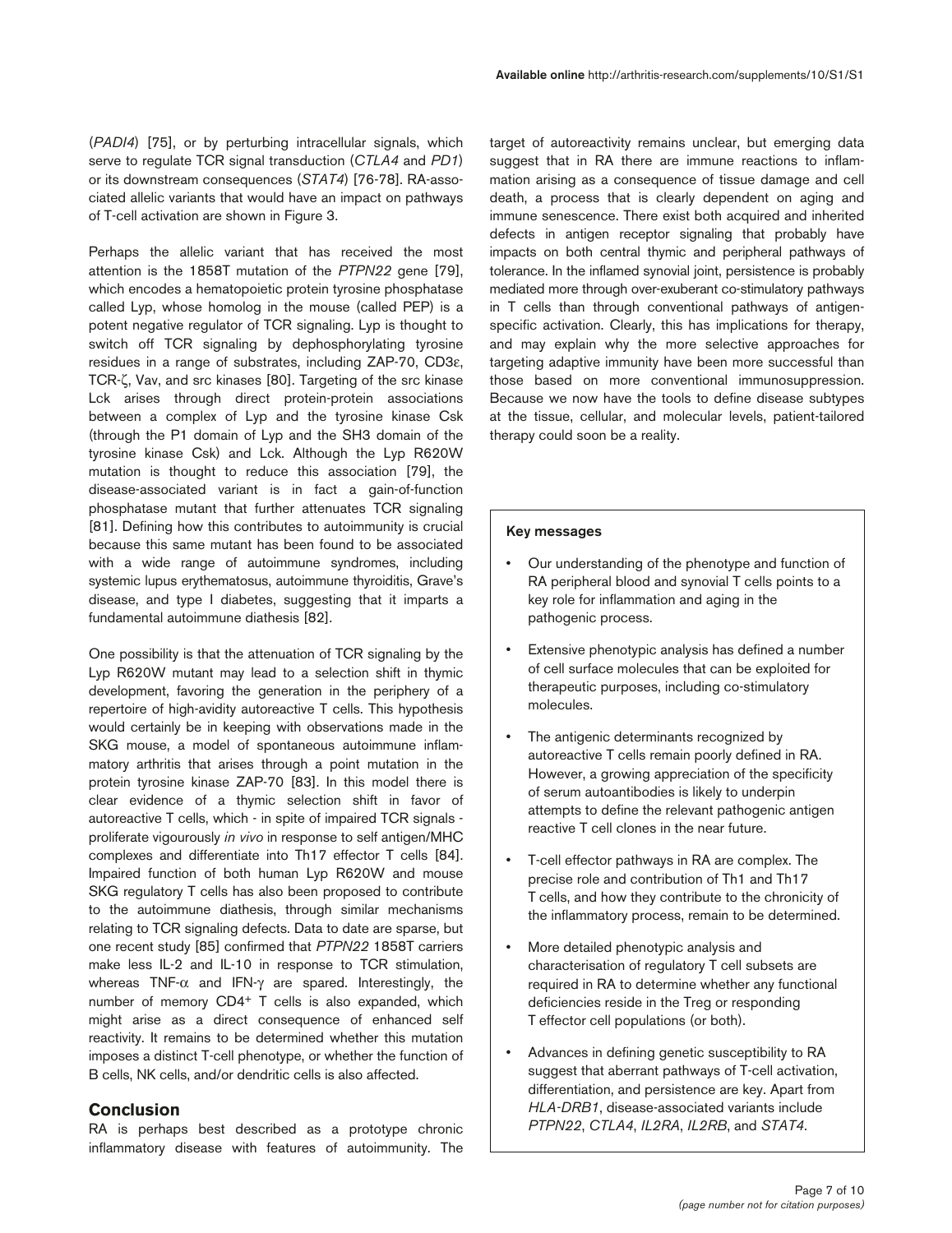### **Competing interests**

The author has no competing financial or intellectual interests.

### **Acknowledgements**

The author's laboratory research has been supported by grants from the Wellcome Trust UK, the Arthritis Research Campaign (*arc*), the Medical Research Council UK, and the European Commission.

This article is published as part of *Arthritis Research & Therapy* Volume 10 Supplement 1, 2008: Co-stimulation blockade: from bench to bedside. The full contents of the supplement are available online at http://arthritis-research.com/supplements/10/S1.

Publication of this supplement has been sponsored by Bristol-Myers Squibb Company.

### **References**

- 1. Cope AP: **Rheumatoid arthritis.** In *Clinical Immunology*, 3rd ed. Edited by Rich RR, Fleischer TA, Shearer WT, Schroeder HW, Frew AJ, Weyard CM. New York, NY: Elsevier; 2008:52.1-52.23.
- Furst DE, Breedveld FC, Kalden JR, Smolen JS, Burmester GR, Sieper J, Emery P, Keystone EC, Schiff MH, Mease P, van Riel PL, Fleischmann R, Weisman MH, Weinblatt ME: **Updated consensus statement on biological agents for the treatment of rheumatic diseases, 2007.** *Ann Rheum Dis* 2007, **66(suppl):**2- 22
- 3. Müller-Ladner U, Ospelt C, Gay S, Distler O, Pap T: **Cells of the synovium in rheumatoid arthritis. Synovial fibroblasts.** *Arthritis Res Ther* 2007, **9:**223.
- 4. Duke O, Panayi GS, Janossy G, Poulter LW: **An immunohistological analysis of lymphocyte subpopulations and their microenvironment in the synovial membranes of patients with rheumatoid arthritis using monoclonal antibodies.** *Clin Exp Immunol* 1982, **49:**22-30.
- 5. Schröder AE, Greiner A, Seyfert C, Berek C: **Differentiation of B cells in the nonlymphoid tissue of the synovial membrane of patients with rheumatoid arthritis.** *Proc Natl Acad Sci USA* 1996, **93:**221-225.
- 6. Weyand CM, Kurtin PJ, Goronzy JJ: **Ectopic lymphoid organogenesis: a fast track for autoimmunity.** *Am J Pathol* 2001, **159:** 787-793.
- 7. Takemura S, Braun A, Crowson C, Kurtin PJ, Cofield RH, O'Fallon WM, Goronzy JJ, Weyand CM: **Lymphoid neogenesis in rheumatoid synovitis.** *J Immunol* 2001, **167:**1072-1080.
- 8. van Oosterhout M, Bajema I, Levarht EW, Toes RE, Huizinga TW, van Laar JM: **Differences in synovial tissue infiltrates between anti-cyclic citrullinated peptide-positive rheumatoid arthritis and anti-cyclic citrullinated peptide-negative rheumatoid arthritis.** *Arthritis Rheum* 2008, **58:**53-60.
- 9. Wagner UG, Kurtin PJ, Wahner A, Brackertz M, Berry DJ, Goronzy JJ, Weyand CM: **The role of CD8+CD40L+ T cells in the formation of germinal centers in rheumatoid synovitis.** *J Immunol* 1998, **161:**6390-6397.
- 10. Kang YM, Zhang X, Wagner UG, Yang H, Beckenbaugh RD, Kurtin PJ, Goronzy JJ, Weyand CM: **CD8 T cells are required for the formation of ectopic germinal centers in rheumatoid synovitis.** *J Exp Med* 2002, **195:**1325-1336.
- 11. Timmer TC, Baltus B, Vondenhoff M, Huizinga TW, Tak PP, Verweij CL, Mebius RE, van der Pouw Kraan TC: **Inflammation and ectopic lymphoid structures in rheumatoid arthritis synovial tissues dissected by genomics technology: identification of the interleukin-7 signaling pathway in tissues with lymphoid neogenesis.** *Arthritis Rheum* 2007, **56:**2492-2502.
- 12. Koetz K, Bryl E, Spickschen K, O'Fallon WM, Goronzy JJ, Weyand CM: **T cell homeostasis in patients with rheumatoid arthritis.** *Proc Natl Acad Sci USA* 2000, **97:**9203-9208.
- 13. Ponchel F, Morgan AW, Bingham SJ, Quinn M, Buch M, Verburg RJ, Henwood J, Douglas SH, Masurel A, Conaghan P, Gesinde M, Taylor J, Markham AF, Emery P, van Laar JM, Isaacs JD: **Dysregulated lymphocyte proliferation and differentiation in patients with rheumatoid arthritis.** *Blood* 2002, **100:**4550- 4556.
- 14. Schönland SO, Lopez C, Widmann T, Zimmer J, Bryl E, Goronzy

JJ, Weyand CM: **Premature telomeric loss in rheumatoid arthritis is genetically determined and involves both myeloid and lymphoid cell lineages.** *Proc Natl Acad Sci USA* 2003, **100:**13471-13476.

- 15. Salmon M, Scheel-Toellner D, Huissoon AP, Pilling D, Shamsadeen N, Hyde H, D'Angeac AD, Bacon PA, Emery P, Akbar AN: **Inhibition of T cell apoptosis in the rheumatoid synovium.** *J Clin Invest* 1997, **99:**439-446.
- 16. Schmidt D, Martens PB, Weyand CM, Goronzy JJ: **The repertoire of CD4+ CD28- T cells in rheumatoid arthritis.** *Mol Med* 1996, **2:**608-618.
- 17. Maurice MM, Lankester AC, Bezemer AC, Geertsma MF, Tak PP, Breedveld FC, van Lier RA, Verweij CL: **Defective TCR-mediated signaling in synovial T cells in rheumatoid arthritis.** *J Immunol* 1997, **159:**2973-2978.
- 18. Zhang Z, Gorman CL, Vermi AC, Monaco C, Foey A, Owen S, Amjadi P, Vallance A, McClinton C, Marelli-Berg F, Isomäki P, Russell A, Dazzi F, Vyse TJ, Brennan FM, Cope AP: **TCRzetadim lymphocytes define populations of circulating effector cells that migrate to inflamed tissues.** *Blood* 2007, **109:**4328-4335.
- 19. Dolhain RJ, van der Heiden AN, ter Haar NT, Breedveld FC, Miltenburg AM: **Shift toward T lymphocytes with a T helper 1 cytokine-secretion profile in the joints of patients with rheumatoid arthritis.** *Arthritis Rheum* 1996, **12:**1961-1969.
- 20. Norii M, Yamamura M, Iwahashi M, Ueno A, Yamana J, Makino H: **Selective recruitment of CXCR3+ and CCR5+ CCR4+ T cells into synovial tissue in patients with rheumatoid arthritis.** *Acta Med Okayama* 2006, **60:**149-157.
- 21. Weyand CM, Goronzy JJ: **Medium- and large-vessel vasculitis.** *N Engl J Med* 2003, **349:**160-169.
- 22. Liuzzo G, Goronzy JJ, Yang H, Kopecky SL, Holmes DR, Frye RL, Weyand CM: **Monoclonal T-cell proliferation and plaque instability in acute coronary syndromes.** *Circulation* 2000, **101:** 2883-2888.
- 23. Giacomelli R, Passacantando A, Perricone R, Parzanese I, Rascente M, Minisola G, Tonietti G: **T lymphocytes in the synovial fluid of patients with active rheumatoid arthritis display CD134-OX40 surface antigen.** *Clin Exp Rheumatol* 2001, **19:** 317-320.
- 24. Namekawa T, Snyder MR, Yen JH, Goehring BE, Leibson PJ, Weyand CM, Goronzy JJ: **Killer cell activating receptors function as costimulatory molecules on CD4+CD28null T cells clonally expanded in rheumatoid arthritis.** *J Immunol* 2000, **165:** 1138-1145.
- 25. Snyder MR, Nakajima T, Leibson PJ, Weyand CM, Goronzy JJ: **Stimulatory killer Ig-like receptors modulate T cell activation through DAP12-dependent and DAP12-independent mechanisms.** *J Immunol* 2004, **173:**3725-3731.
- 26. Groh V, Bruhl A, El-Gabalawy H, Nelson JL, Spies T: **Stimulation of T cell autoreactivity by anomalous expression of NKG2D and its MIC ligands in rheumatoid arthritis.** *Proc Natl Acad Sci USA* 2003, **100:**9452-9457.
- 27. Courtenay JS, Dallman MJ, Dayan AD, Martin A, Mosedale B: **Immunisation against heterologous type II collagen induces arthritis in mice.** *Nature* 1980, **283:**666-668.
- 28. Verheijden GF, Rijnders AW, Bos E, Coenen-de Roo CJ, van Staveren CJ, Miltenburg AM, Meijerink JH, Elewaut D, de Keyser F, Veys E, Boots AM: **Human cartilage glycoprotein-39 as a candidate autoantigen in rheumatoid arthritis.** *Arthritis Rheum* 1997, **40:**1115-1125.
- Szántó S, Bárdos T, Szabó Z, David CS, Buzás El, Mikecz K Glant TT: **Induction of arthritis in HLA-DR4-humanized and HLA-DQ8-humanized mice by human cartilage proteoglycan aggrecan but only in the presence of an appropriate (non-MHC) genetic background.** *Arthritis Rheum* 2004, **50:**1984- 1995.
- 30. Van Eden W, Wick G, Albani S, Cohen I: **Stress, heat shock proteins, and autoimmunity: how immune responses to heat shock proteins are to be used for the control of chronic inflammatory diseases.** *Ann N Y Acad Sci* 2007, **1113:**217- 237.
- 31. Bodman-Smith MD, Corrigall VM, Berglin E, Cornell HR, Tzioufas AG, Mavragani CP, Chan C, Rantapää-Dahlqvist S, Panayi GS: **Antibody response to the human stress protein BiP in rheumatoid arthritis.** *Rheumatology* 2004, **43:**1283-1287.
- 32. Schwab R, Szabo P, Manavalan JS, Weksler ME, Posnett DN, Pannetier C, Kourilsky P, Even J: **Expanded CD4+ and CD8+ T**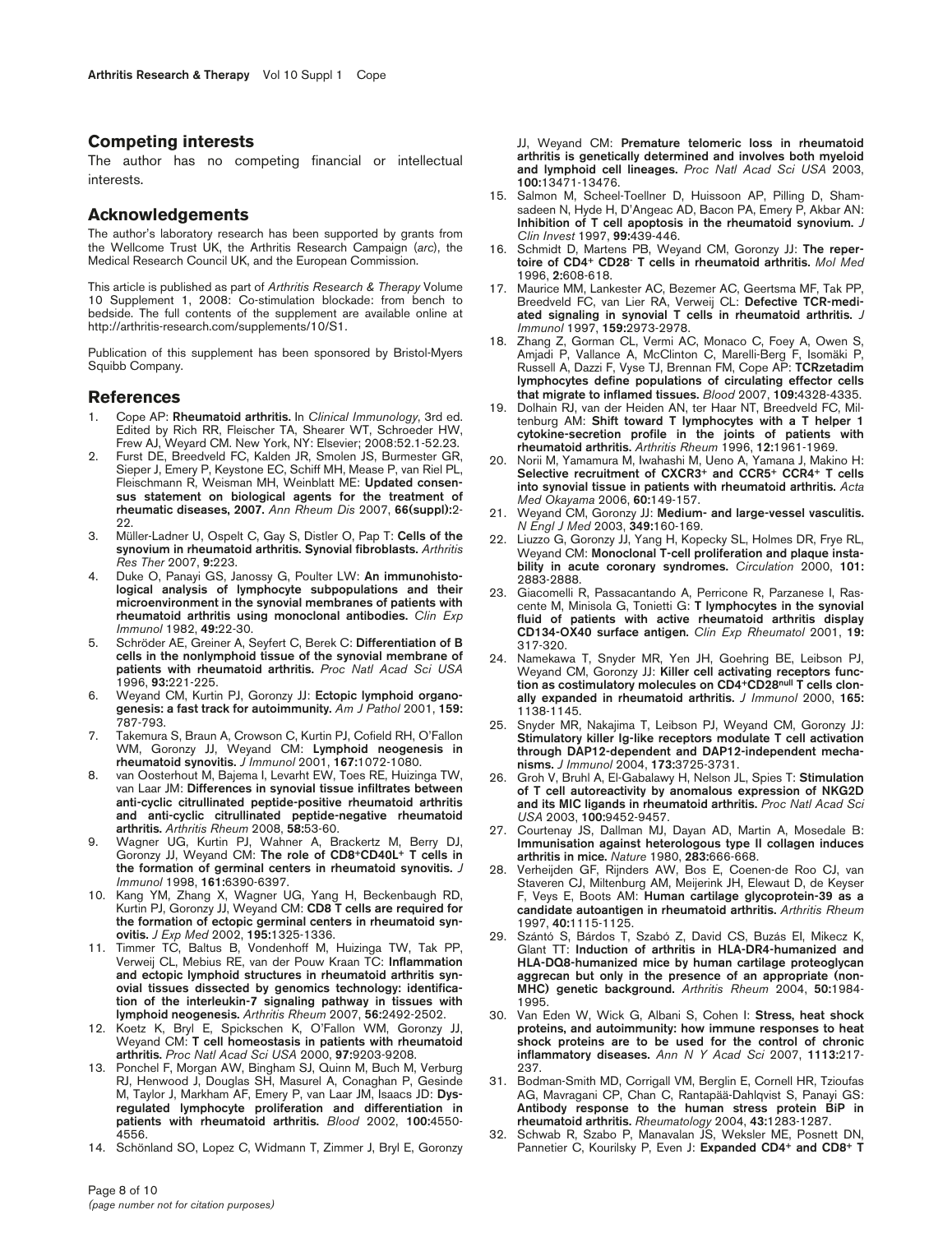**cell clones in elderly humans.** *J Immunol* 1997, **158:**4493- 4499.

- 33. Goronzy JJ, Weyand CM: **Aging, autoimmunity and arthritis: Tcell senescence and contraction of T-cell repertoire diversity catalysts of autoimmunity and chronic inflammation.** *Arthritis Res Ther* 2003, **5:**225-234.
- 34. Fitzgerald JE, Ricalton NS, Meyer AC, West SG, Kaplan H, Behrendt C, Kotzin BL: **Analysis of clonal CD8+ T cell expansions in normal individuals and patients with rheumatoid arthritis.** *J Immunol* 1995, **154:**3538-3547.
- 35. Hingorani R, Monteiro J, Furie R, Chartash E, Navarrete C, Pergolizzi R, Gregersen PK: **Oligoclonality of V beta 3 TCR chains in the CD8+ T cell population of rheumatoid arthritis patients.** *J Immunol* 1996, **156:**852-858.
- 36. Wagner UG, Koetz K, Weyand CM, Goronzy JJ: **Perturbation of the T cell repertoire in rheumatoid arthritis.** *Proc Natl Acad Sci USA* 1998, **95:**14447-14452.
- 37. Unutmaz D, Pileri P, Abrignani S. **Antigen-independent activation of naive and memory resting T cells by a cytokine combination.** *J Exp Med* 1994, **180:**1159-1164.
- 38. Gregersen PK, Silver J, Winchester RJ: **The shared epitope hypothesis. An approach to understanding the molecular genetics of susceptibility to rheumatoid arthritis.** *Arthritis Rheum* 1987, **30:**1205-1213.
- 39. Huizinga TW, Amos CI, van der Helm-van Mil AH, Chen W, van Gaalen FA, Jawaheer D, Schreuder GM, Wener M, Breedveld FC, Ahmad N, Lum RF, de Vries RR, Gregersen PK, Toes RE, Criswell LA: **Refining the complex rheumatoid arthritis phenotype based on specificity of the HLA-DRB1 shared epitope for antibodies to citrullinated proteins.** *Arthritis Rheum* 2005, **52:** 3433-3438.
- 40. van Venrooij WJ, Zendman AJ, Pruijn GJ: **Autoantibodies to citrullinated antigens in (early) rheumatoid arthritis.** *Autoimmun Rev* 2006, **6:**37-41.
- 41. Schellekens GA, de Jong BA, van den Hoogen FH, van de Putte LB, van Venrooij WJ: **Citrulline is an essential constituent of antigenic determinants recognized by rheumatoid arthritisspecific autoantibodies.** *J Clin Invest* 1998, **101:**273-281.
- 42. Hill JA, Southwood S, Sette A, Jevnikar AM, Bell DA, Cairns E: **Cutting edge: the conversion of arginine to citrulline allows for a high-affinity peptide interaction with the rheumatoid arthritis-associated HLA-DRB1\*0401 MHC class II molecule.** *J Immunol* 2003, **171:**538-541.
- 43. Klareskog L, Rönnelid J, Lundberg K, Padyukov L, Alfredsson L: **Immunity to citrullinated proteins in rheumatoid arthritis.** *Annu Rev Immunol* 2008, **26:**651-675.
- Auger I, Roudier C, Guis S, Balandraud N, Roudier J: HLA-**DRB1\*0404 is strongly associated with anticalpastatin antibodies in rheumatoid arthritis.** *Ann Rheum Dis* 2007, **66:** 1588-1593.
- 45. Steenbakkers PG, Baeten D, Rovers E, Veys EM, Rijnders AW, Meijerink J, De Keyser F, Boots AM: **Localization of MHC class II/human cartilage glycoprotein-39 complexes in synovia of rheumatoid arthritis patients using complex-specific monoclonal antibodies.** *J Immunol* 2003, **170:**5719-5727.
- 46. Thomas R, Davis LS, Lipsky PE: **Rheumatoid synovium is enriched in mature antigen-presenting dendritic cells.** *J Immunol* 1994, **152:**2613-2623.
- 47. McInnes IB, Schett G: **Cytokines in the pathogenesis of rheumatoid arthritis.** *Nat Rev Immunol* 2007, 7:429-442.
- 48. Raza K, Scheel-Toellner D, Lee CY, Pilling D, Curnow SJ, Falciani F, Trevino V, Kumar K, Assi LK, Lord JM, Gordon C, Buckley CD, Salmon M: **Synovial fluid leukocyte apoptosis is inhibited in patients with very early rheumatoid arthritis.** *Arthritis Res Ther* 2006, **8:**R120.
- 49. Prots I, Skapenko A, Wendler J, Mattyasovszky S, Yoné CL, Spriewald B, Burkhardt H, Rau R, Kalden JR, Lipsky PE, Schulze-Koops H: **Association of the IL4R single-nucleotide polymorphism I50V with rapidly erosive rheumatoid arthritis.** *Arthritis Rheum* 2006, **54:**1491-500.
- 50. Weaver CT, Hatton RD, Mangan PR, Harrington LE: **IL-17 family cytokines and the expanding diversity of effector T cell lineages.** *Annu Rev Immunol* 2007, **25:**821-852.
- 51. Chabaud M, Durand JM, Buchs N, Fossiez F, Page G, Frappart L, Miossec P: **Human interleukin-17: A T cell-derived proinflammatory cytokine produced by the rheumatoid synovium.** *Arthritis Rheum* 1999, **42:**963-970.
- 52. Zrioual S, Toh ML, Tournadre A, Zhou Y, Cazalis MA, Pachot A, Miossec V, Miossec P: **IL-17RA and IL-17RC receptors are essential for IL-17A-induced ELR+ CXC chemokine expression in synoviocytes and are overexpressed in rheumatoid blood.** *J Immunol* 2008, **180:**655-663.
- 53. Chabaud M, Garnero P, Dayer JM, Guerne PA, Fossiez F, Miossec P: **Contribution of interleukin 17 to synovium matrix destruction in rheumatoid arthritis.** *Cytokine* 2000, **12:**1092- 1099.
- 54. Miossec P: **Interleukin-17 in fashion, at last: ten years after its description, its cellular source has been identified.** *Arthritis Rheum* 2007, **56:**2111-2115.
- 55. Yamada H, Nakashima Y, Okazaki K, Mawatari T, Fukushi JI, Kaibara N, Hori A, Iwamoto Y, Yoshikai Y: **Th1 but not Th17 cells predominate in the joints of patients with rheumatoid arthritis.** *Ann Rheum Dis* 2007 [Epub ahead of print].
- 56. McInnes IB, Leung BP, Sturrock RD, Field M, Liew FY: **Interleukin-15 mediates T cell-dependent regulation of tumor necrosis factor-alpha production in rheumatoid arthritis.** *Nat Med* 1997, **3:**189-195.
- 57. Beech JT, Andreakos E, Ciesielski CJ, Green P, Foxwell BM, Brennan FM: **T-cell contact-dependent regulation of CC and CXC chemokine production in monocytes through differential involvement of NFkappaB: implications for rheumatoid arthritis.** *Arthritis Res Ther* 2006, **8:**R168.
- 58. Lacraz S, Isler P, Vey E, Welgus HG, Dayer JM: **Direct contact between T lymphocytes and monocytes is a major pathway for induction of metalloproteinase expression.** *J Biol Chem* 1994, **269:**22027-22033.
- 59. Burger D, Dayer JM: **The role of human T-lymphocyte-monocyte contact in inflammation and tissue destruction.** *Arthritis Res* 2002, **4(suppl):**S169-S176.
- 60. Rezzonico R, Burger D, Dayer JM: **Direct contact between T lymphocytes and human dermal fibroblasts or synoviocytes down-regulates types I and III collagen production via cellassociated cytokines.** *J Biol Chem* 1998, **273:**18720-18728.
- 61. Yamamura Y, Gupta R, Morita Y, He X, Pai R, Endres J, Freiberg A, Chung K, Fox DA: **Effector function of resting T cells: activation of synovial fibroblasts.** *J Immunol* 2001, **166:**2270-2275.
- 62. Tran CN, Lundy SK, White PT, Endres JL, Motyl CD, Gupta R, Wilke CM, Shelden EA, Chung KC, Urquhart AG, Fox DA: **Molecular interactions between T cells and fibroblast-like synoviocytes: role of membrane tumor necrosis factor-alpha on cytokine-activated T cells.** *Am J Pathol* 2007, **171:**1588-1598.
- 63. Udagawa N, Kotake S, Kamatani N, Takahashi N, Suda T: **The molecular mechanism of osteoclastogenesis in rheumatoid arthritis.** *Arthritis Res* 2002, **4:**281-289.
- 64. Zheng Y, Rudensky AY: **Foxp3 in control of the regulatory T cell lineage.** *Nat Immunol* 2007, **8:**457-462.
- 65. Wang J, Ioan-Facsinay A, van der Voort EI, Huizinga TW, Toes RE: **Transient expression of FOXP3 in human activated nonregulatory CD4+ T cells.** *Eur J Immunol* 2007, **37:**129-138.
- 66. Cao D, van Vollenhoven R, Klareskog L, Trollmo C, Malmström V: **CD25brightCD4+ regulatory T cells are enriched in inflamed joints of patients with chronic rheumatic disease.** *Arthritis Res Ther* 2004, **6:**R335-R346.
- 67. Baecher-Allan C, Hafler DA: **Human regulatory T cells and their role in autoimmune disease.** *Immunol Rev* 2006, **212:**203-216.
- 68. van Amelsfort JM, van Roon JA, Noordegraaf M, Jacobs KM, Bijlsma JW, Lafeber FP, Taams LS: **Proinflammatory mediatorinduced reversal of CD4+,CD25+ regulatory T cell-mediated suppression in rheumatoid arthritis.** *Arthritis Rheum* 2007, **56:** 732-742.
- 69. Valencia X, Stephens G, Goldbach-Mansky R, Wilson M, Shevach EM, Lipsky PE: **TNF downmodulates the function of human CD4+CD25hi T-regulatory cells.** *Blood* 2006, **108:**253- 261.
- 70. Nadkarni S, Mauri C, Ehrenstein MR: **Anti-TNF-alpha therapy induces a distinct regulatory T cell population in patients with rheumatoid arthritis via TGF-beta.** *J Exp Med* 2007, **204:**33-39.
- van Amelsfort JM, Jacobs KM, Bijlsma JW, Lafeber FP, Taams LS: **CD4+CD25+ regulatory T cells in rheumatoid arthritis: differences in the presence, phenotype, and function between peripheral blood and synovial fluid.** *Arthritis Rheum* 2004, **50:** 2775-2785.
- 72. Zhu L, Ji F, Wang Y, Zhang Y, Liu Q, Zhang JZ, Matsushima K, Cao Q, Zhang Y: **Synovial autoreactive T cells in rheumatoid**